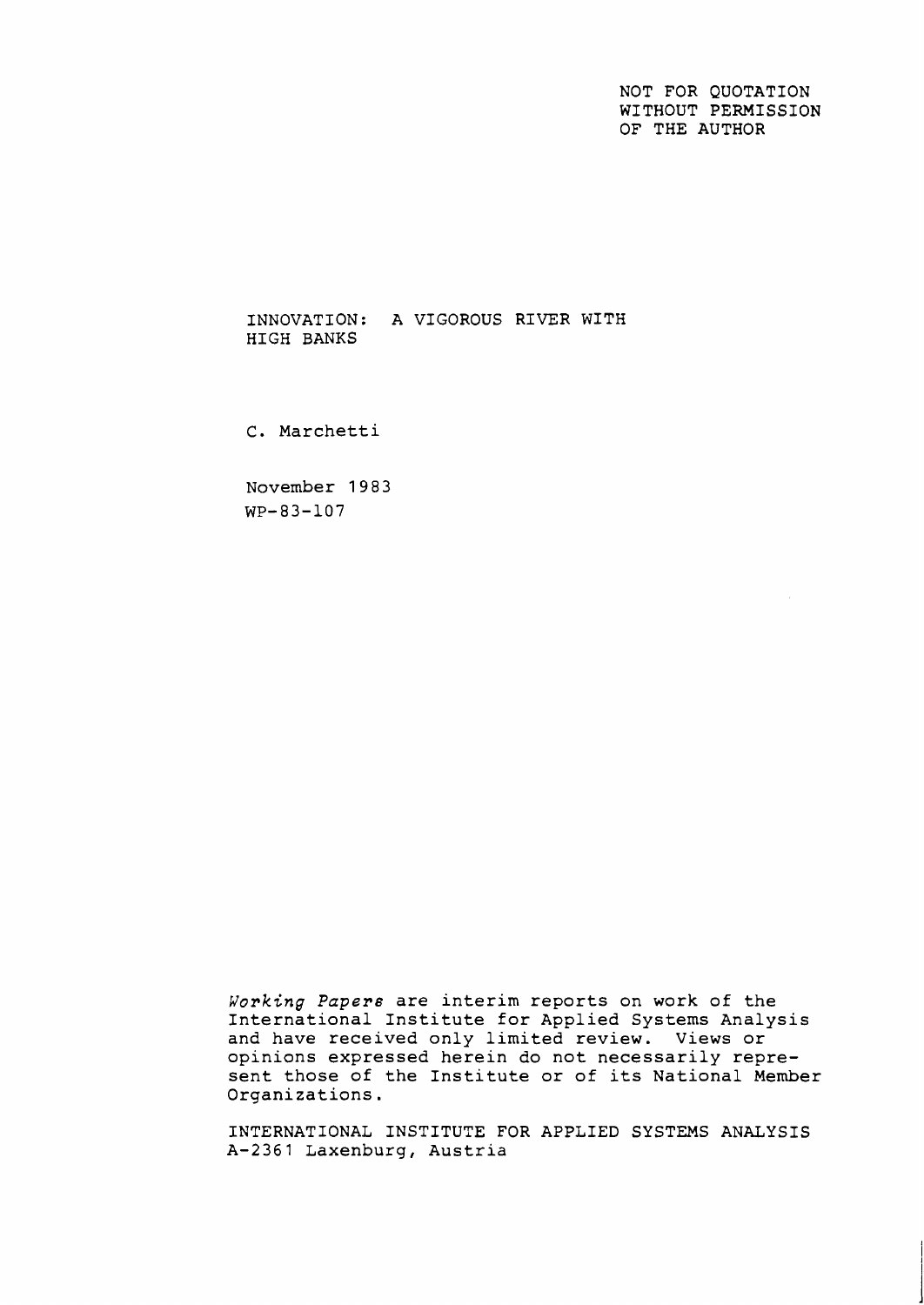PREFACE

The Core Concepts Project of the System and Decision Sciences Program is concerned with the development of new ideas and concepts to extend and enhance traditional methods of systems analysis. This work includes studies of the role of cultural and social factors in the perception of problems and the influence such factors exert on possible means of solution.

In this paper, prepared for the Beijing International Conference on Science and Technology Policy and Research Management, Dr. Cesare Marchetti explains that economics is basically an expression of culture rather than a mere assembly of money, managers, and machines, and argues that economic decisions should always be weighted and selected in a cultural context if they are<br>to have a lasting and constructive effect. He shows that the to have a lasting and constructive effect. introduction of new technologies in the western world seems to demonstrate the same behavior as a biological species filling an ecological niche, and that this leads to long waves, or cycles, of innovation. Finally, he considers the implications of these results for technology development in China.

> ANDRZEJ WIERZBICKI Chairman System and Decision Sciences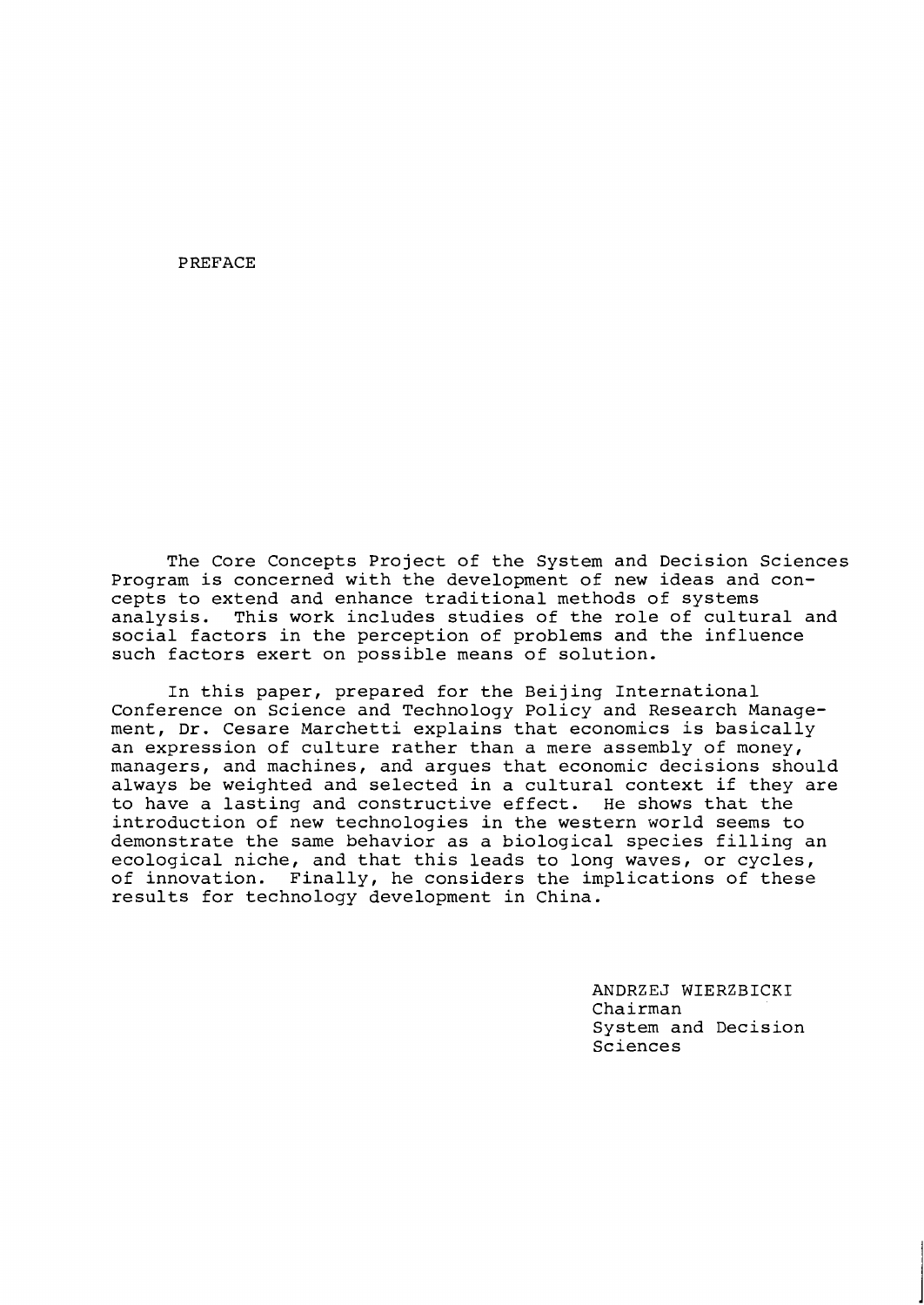## INNOVATION: A VIGOROUS RIVER WITH HIGH BANKS

*THE PAST SHOULD SERVE THE PRESENT*  Mao Tse Tung

### INTRODUCTION

A large river can be perceived as a great flow of potential energy that expresses itself in a geographical and topographical context. Geography in fact determines the course of the river. The drive for evolution and progress is again a great flow of social energy, and my studies of invention and innovation processes in Western countries during the last three centuries [I] show the existence of very strong boundary constraints of social origin. They appear to determine the course of the process itself.

Constraints tend to be resented by the arroqant decision maker, as they appear to limit his freedom, but they are highly appreciated by the wise one, as they help exclude barren pathways. Science can be seen as a search for constraints. A physical law is a painful reminder of the infinite things that cannot be done. But the few that can showed the way to land a man on the moon. The core of my results is that economy is basically a cultural expression much nore than an assembly of money, managers and machines. Consequently economic decisions have to be always weighted and selected in a cultural context, if they have to have a lasting and constructive effect. I must

Beijing International Conference on Science and Technology Policy and Research Management, October 4-8, 1983.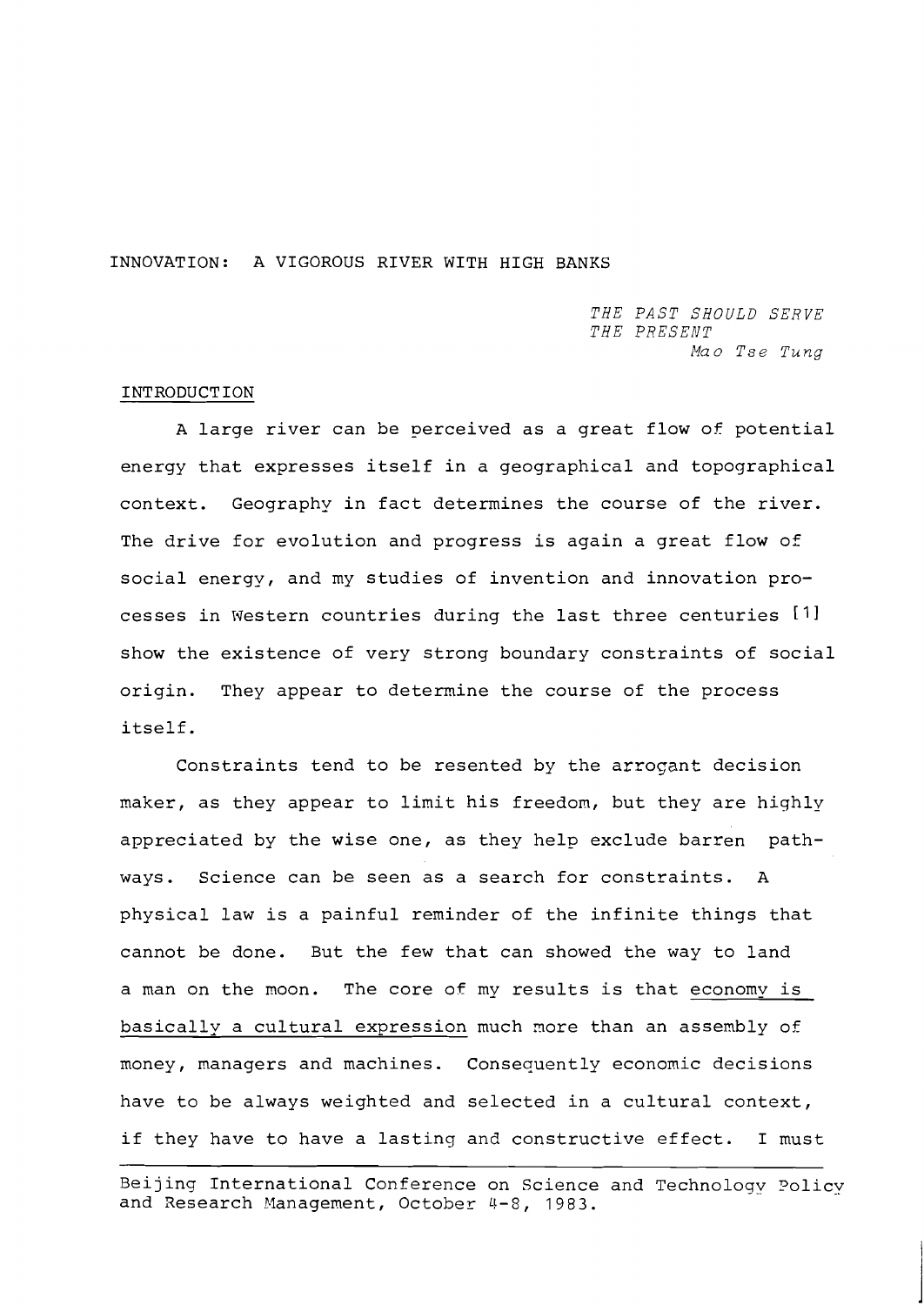say, my explorations were done inside Western countries only, but the basic homogeneity of the human race and the breakneck consequences of anticultural initiatives, like the westernization of Persia, let me expect that the statement has a general value.

Culture is a very complex thing. One may define it as a tested formula for survival. It does not lie only in the books of the mandarins, but in the head of the people, in the language, in the objects, in the manipulated landscape. Searching for compatibilities appears very much as a democratic and poetic soul-searching.

#### THE VESTERN CASE HISTORY

The immense success of Western countries in dominating technology, which in a thousand years brought them from obscure populaces nested in the crumbles and remains of the classical Roman Empire to world absolute power, is an object of great interested and learned investigations. The why's are always difficult and fleeting, but the cultural context is inescapable if we see that many decisive inventions were brought in as seeds from other areas, the Chinese one in particular, but only in the West came to a vigorous bloom.

I will quote three of them: the gun powder, the spinning wheel, and the paper, to illustrate my line of thought. The first is well-known and publicized. The potential of a technique for the "instant production of high pressure gases" was deployed in the direction of the visual arts in China, and in a most sophisticated and dreadful military panoplia in the West.

 $-2-$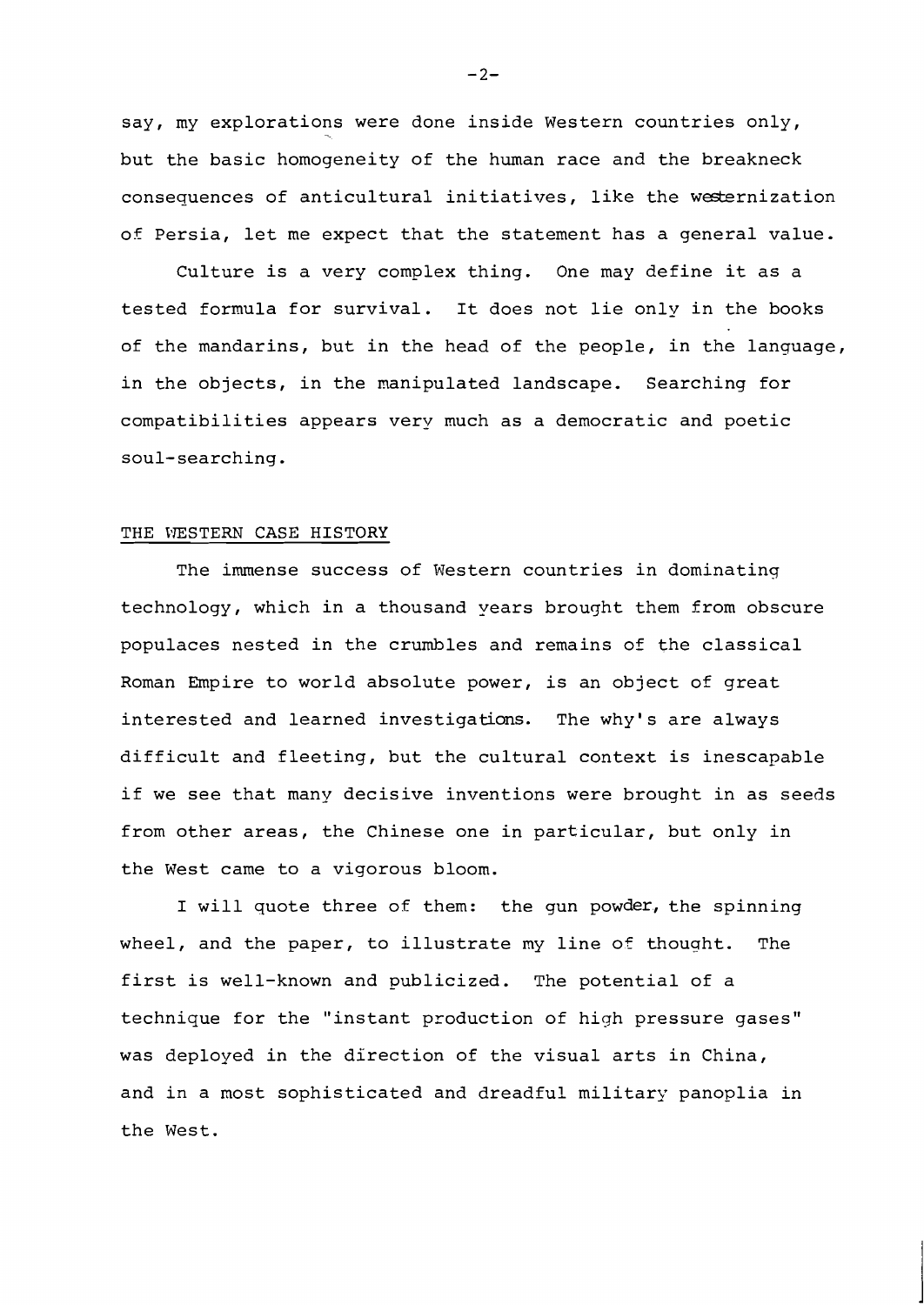The spinning wheel was a machine for fast spinning, which appeared in China around the year 1000 [2]. It removed an essential bottleneck in the production of textiles and, in the West where it spread a couple of centuries later, generated a boom in the use of veqetable fibers, basically flax. And also a boon in rags production, the raw material for paper, the Chinese paper .

Cheap material to write on soon overflowed writing capacity of the time, and another Eastern idea cam to bail out, the printing pad of Tibetan-Chinese origin. Because Western languages were modularized with letters, the astute Gutenberg made the pads in the shape of the modules. Cheap books meant information went from the Mandarins to the people, a democratic process that eventually put the basis for Western democracy.

Seen in retrospect, the book and the gun--central tools of Western dominance--come from Chinese seeds in European soil. The most synthetic reasons for that I found in the explorations of Lynn White in medieval history. They are almost theological, as they must be. The belief of man as the master of nature, of Judeo-christican origin. It liberates aggressivity and it may lead to self-destruction if wise feedbacks are not put to work. The belief of open time, from third century Christian theology, making history providential and progressive, liberating energy and sense of purpose. The belief of value in manual work, of Judean origin, which made our mandarins interested in machines simulating their handwork, they in depth disliked. Working monks were essential during Lower Middle Age in Europe, in inventing and spreading mechanical contrivances.

 $-3-$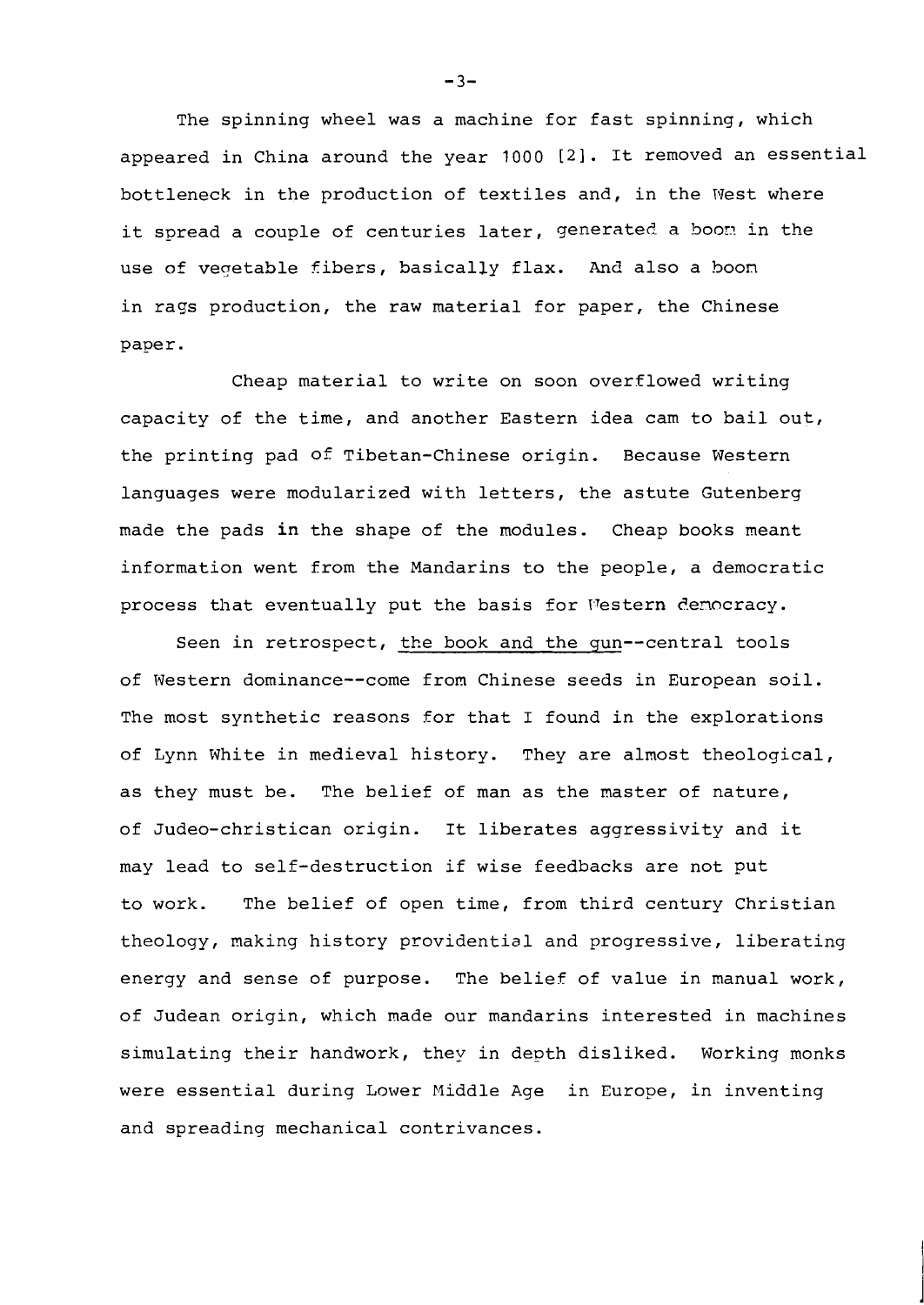Now is time open in the Chinese Meltanschauung, is man the master or the guest of nature, was manual work holy for the learned? If not, meshing of Western science and technology to the Chinese way of life may lead to dangerous stresses unless the appropriate neasures are taken. What the appropriate measures are, however, has to be found out,

On the other side, sitting in the Empire of the center, and developing only the weapons for its defence, may prove shortsighted in the long run, as it did for the Moslem Empire when--by decision of its ruling elite around the year 1000--the door of inquire, the Ijtihad, was closed in, and innovations were de facto forbidden in the empire, except for imitating new technology in weaponry.

At the same time, mechanical clocks were brought into the churches of competing Christianity, as symbols of the divine regularity of the warld, and sacredness of the machine **131.** 

The great start of Western technology I drew with seven brush strokes, in imitation of the Chinese great masters who could depict a horse as true as living. I hope my image is living enough to wisper suggestions. The great blossom of the last three centuries with the immense amount of information available, calls however for a more finely graded picture [1].

The general idea that will help organize the mainlines of the process is very simple: the operation of our society can be decomposed into the competition of substructures, described by Darwinian mathematics, i.e. the Volterra-Lotka equations. So their simplest solution, the logistic equation, is the simplest descriptor of human affairs, as it is for the biological ones.

 $-4-$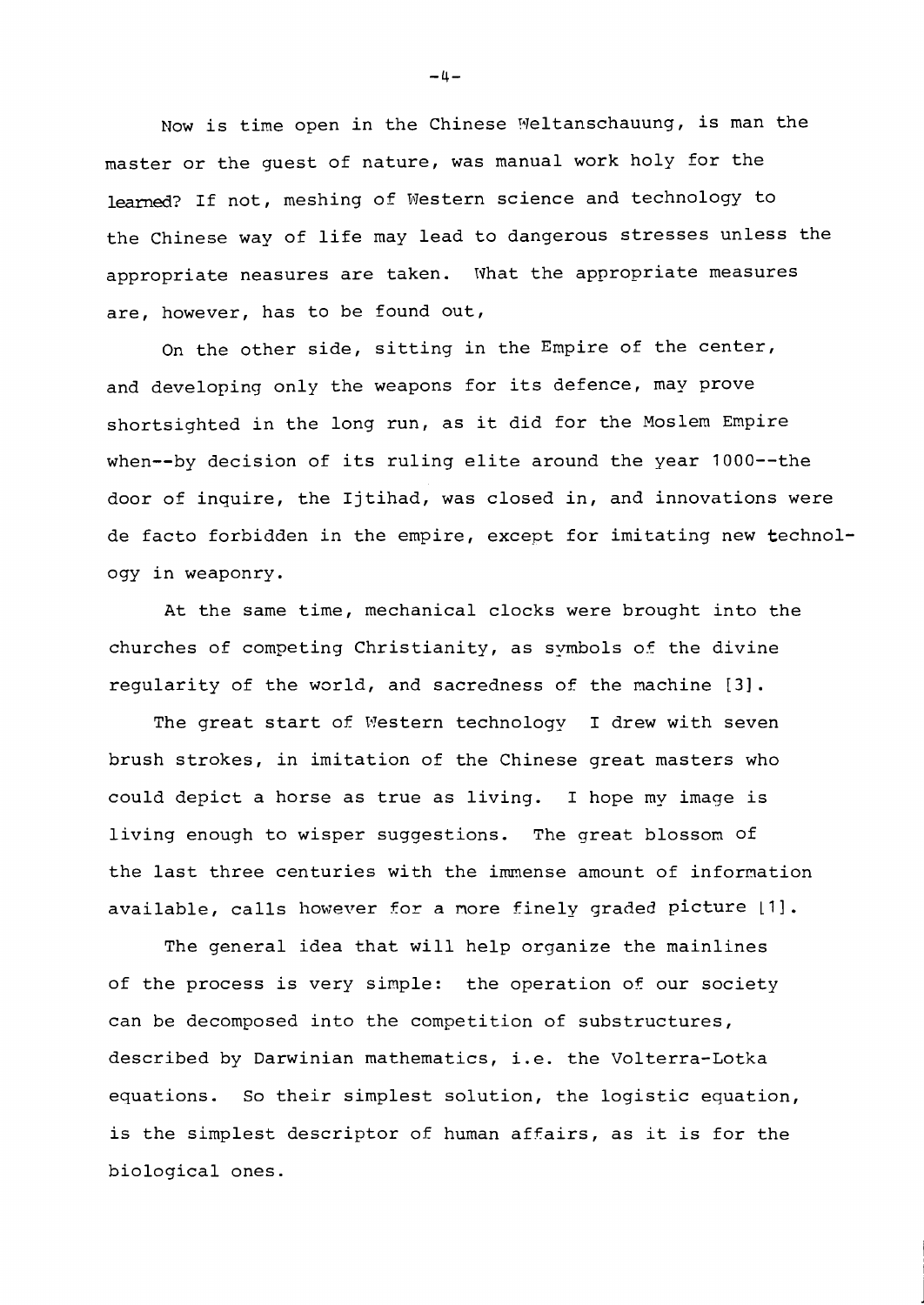The idea is obviously of heuristic character, but it works powerfully any time it has been properly applied. In the case of the introduction of new technologies in the Western world, I mean of basic innovations, all worked as if a societal need for innovation opened up, and innovations were created to fill it. The set of innovations in each wave did grow as if it were a biological species filling an ecological niche. This means the cumulative number of innovations grew in time following a logistic path. Because the total number in the set, the saturation level of the logistic, can be calculated at intermediate times from the dynamics of growth, it appears that the final number of innovations was a priori determined. It did not happen by luck and fight alone, as the protestant ethics suppose, although perhaps luck and fight was essential for getting the entrance ticket.

That the waves have a so precise time description is for me a good test of societal intervention and control in the affairs of entrepreneurs. The same is true for R&D as inventors, at least the successful ones, also produce in waves, with the<br>same mathematics, if with different parameters. The story<br>is condensed in Fig.1, where the first six strokes quantify same mathematics, if with different parameters. The story invention and innovation in Western countries during the last three hundred years. I did beat the great masters by one stroke!

The waves follow each other with such regularity that it is possible to assess with precision the shape of the following ones, at least the first one. We are in fact living in the birth pangs of a new wave of innovation represented by line No.8. The inventions feeding it, described by line No. 7 tell a little sad story for RED people, that the real break-

 $-5-$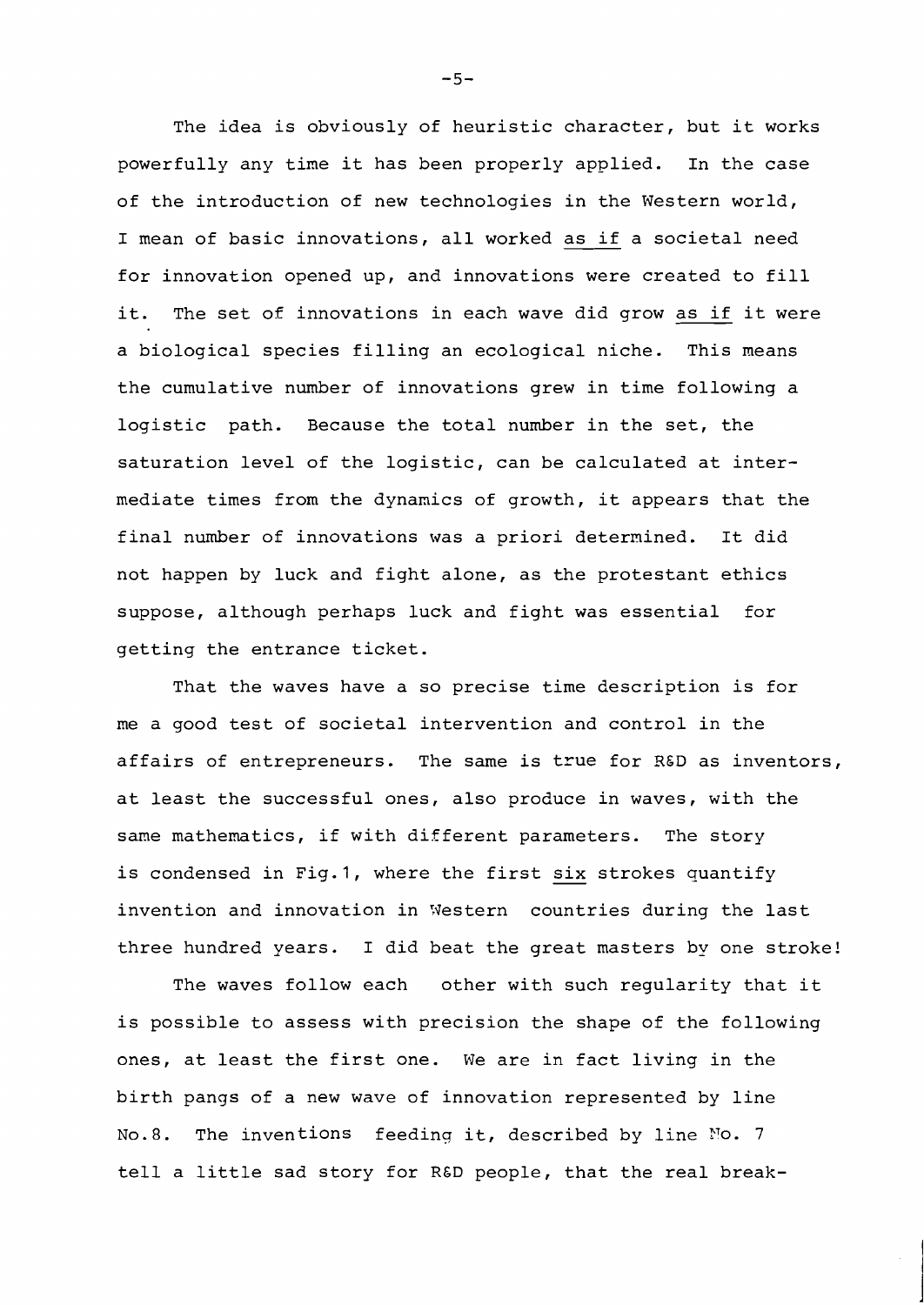throughs for this round are basically done already. The wise policy then is to funnel **RED** potential into streamlining what already exists, better than taking chances (very few are still left really) in blank territories.

In the Sacred Book, the Bible, God said to man: grow and multiply till you fill the Earth. This is nothing new. In the last three billion years, all living species always tried just that. It is a quintessential tenet of life. This is reflected in Volterra-Lotka model, where however the Earth is more realistically substituted by the Niche. Once a technology has taken its start, as described by the even number lines of Fig.1, then it has to conquer the world. The process can be followed by counting the relative objects at any time, e.g. if the innovation is the car, the number of cars on the road. Fig.2 gives the result of the analysis for Italy, in linear form, to show in a convincing way the precision of the fit to the logistic of population growth.

I wish now to introduce an important concept, the time constant of a growth process, defined as the time to go from 10% to 90% (or from 1% to 50%) of the saturation point (the size of the niche) in Fig.2. This time constant is not arbitrary and I doubt it can be manipulated. It represents the characteristic response of the system involved. In the case of Fig.2, the Italian society face of the automobile  $[4]$ .

Using the coordinates of Fig.1, penetration of cars in eight different countries is reported in Fig.3. We see there a curious fact: countries where wholesale introduction of car came later, e.g. Japan, enjoy a shorter time constant. The

 $-6-$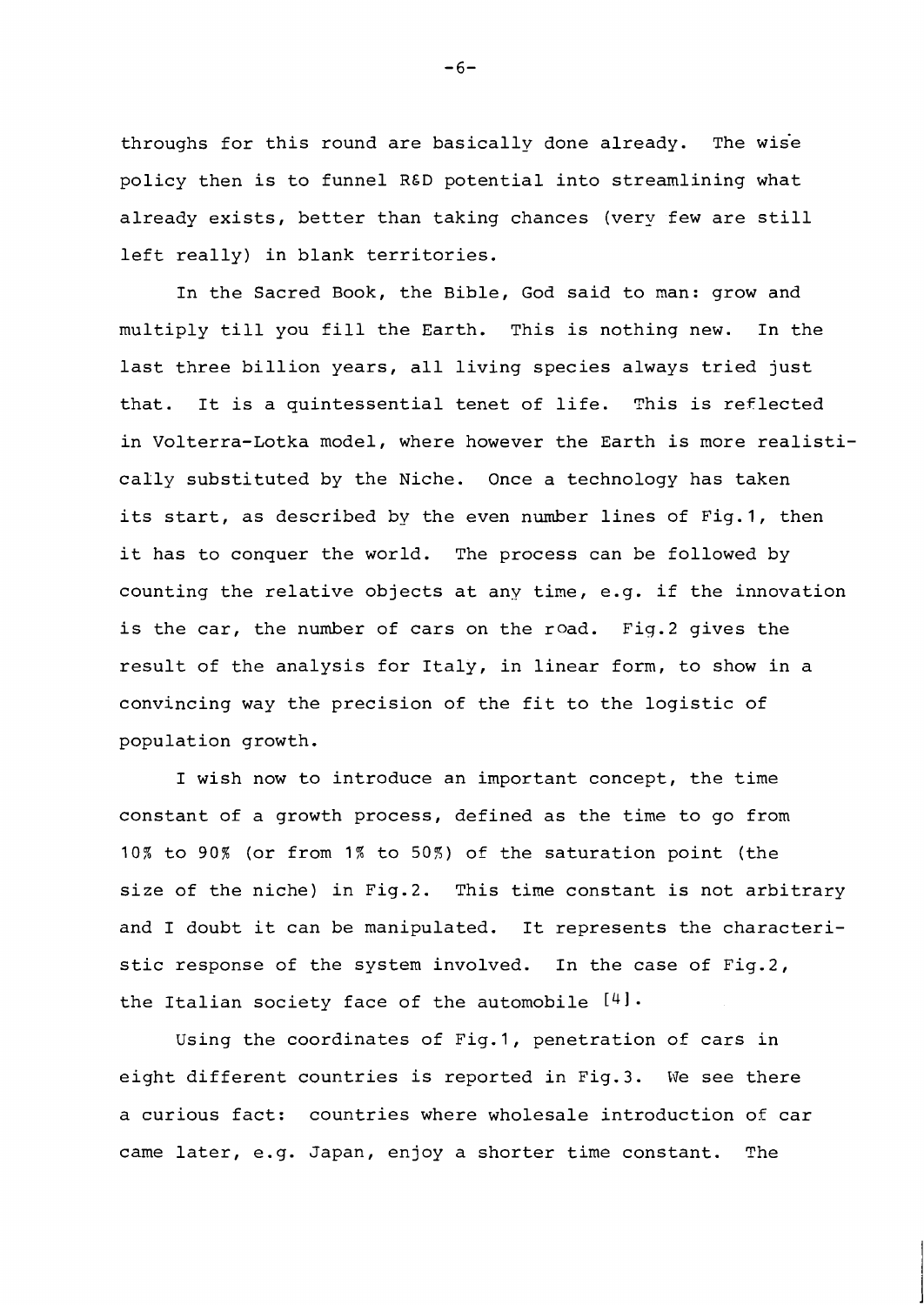search for a regularity between the starting years for nassive car penetration and time constant was successful as shown in Fig.4. This relationship hints to an implicit "world order" in the deployment of technologies. The same analysis made for steel production in the dominant countries, Fig.5 and 5bis, shows finally a similar relationship, although vastly different time scales (Fig. 6).

The distance between the centerpoints of the innovation waves is 54 years, a period of tine which seems to play a great role in modulating the activity of Western societies. Most innovations are once-through. They appear and grow during one cycle and then are abandoned or slowly die out. An interesting example is that of railways. They appeared in Cycle **11.** The starting dates of railway nets the world over are organized in Fig.7. They are practically all contained in a period of 50 years. Each net developed logistically with a time constant of 50 years. No net was started anywhere after this wave, i.e. after 1900.

Ohter innovations show new busts of implementation at each wave. Typical is underground transportation for world cities. The cumulative starting dates are organized in Fig.8. The centerpoints of the waves are spaced about 54 years. Because these dates organize quite well along a logistic, it is possible to fit it and calculate the saturation point. In other words to predict how many cities will start an underground and when. This high selfconsistency of world activity also points out at some kind of unwritten world order. A question I am pondering and for which I still have no convincing answer, is whether cars belong to the once-through category,

 $-7-$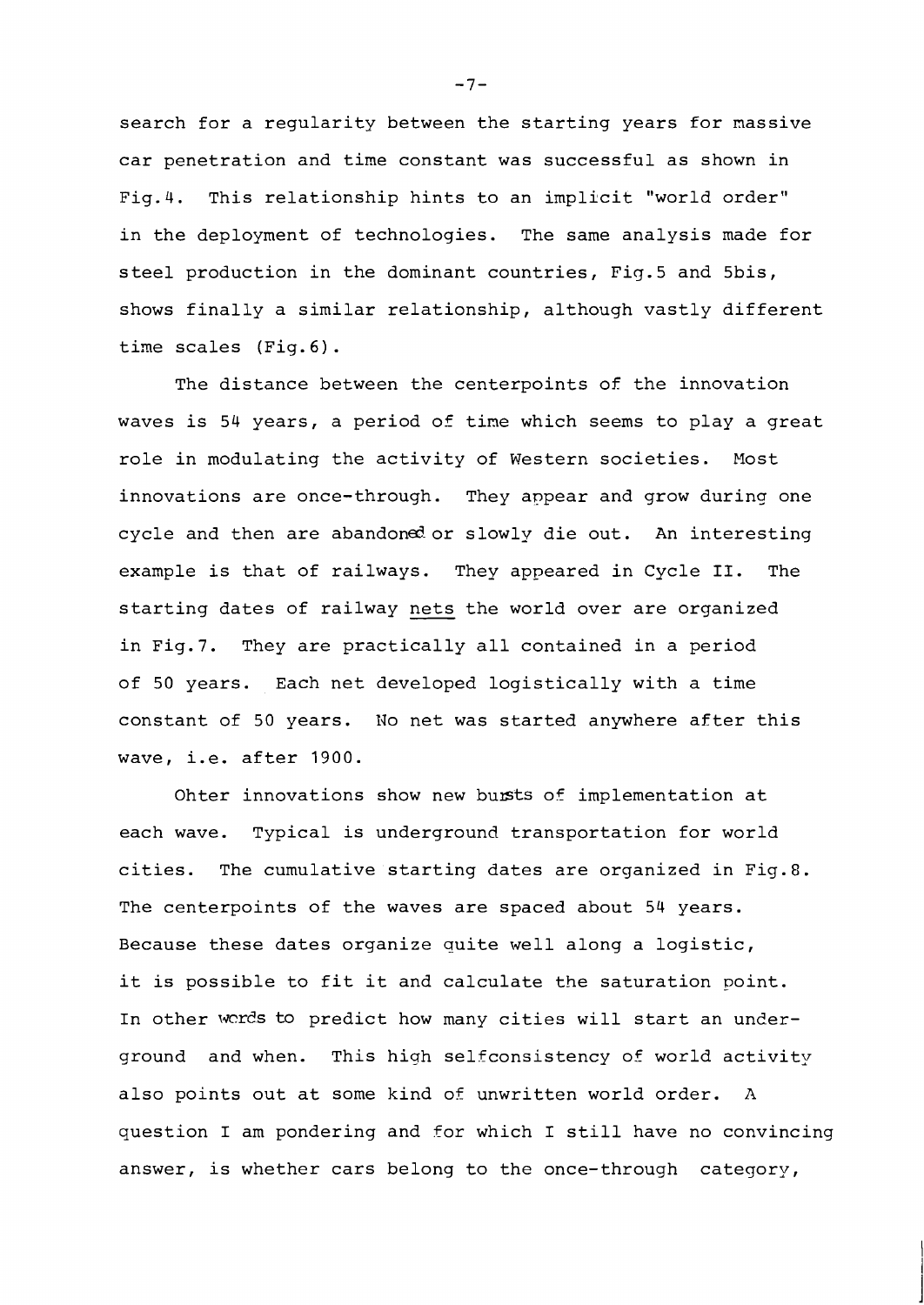like railway nets, or whether they will keep blossoming each cycle, like undergrounds. The answer would obviously be of greatest importance for planners in developing countries.

I am ending my presentation commenting on the title: A river between high banks. Children and young enthusiasts want to try everything. As the mutation-selection processes in biological systems show, this is a very fruitful if extremely expensive procedure. Old people and pessimists do not want to try anything. They assume everything has been tested and nothing new can be found under the sun. The vigorous and responsible follow a middle course, where the most efficient pathway is identified on account of the boundary conditions. Physical laws are obviously limitations, but the leaps of the tiger subtly exploits then. I only prepare maps for the generals to exploit.

**-8-**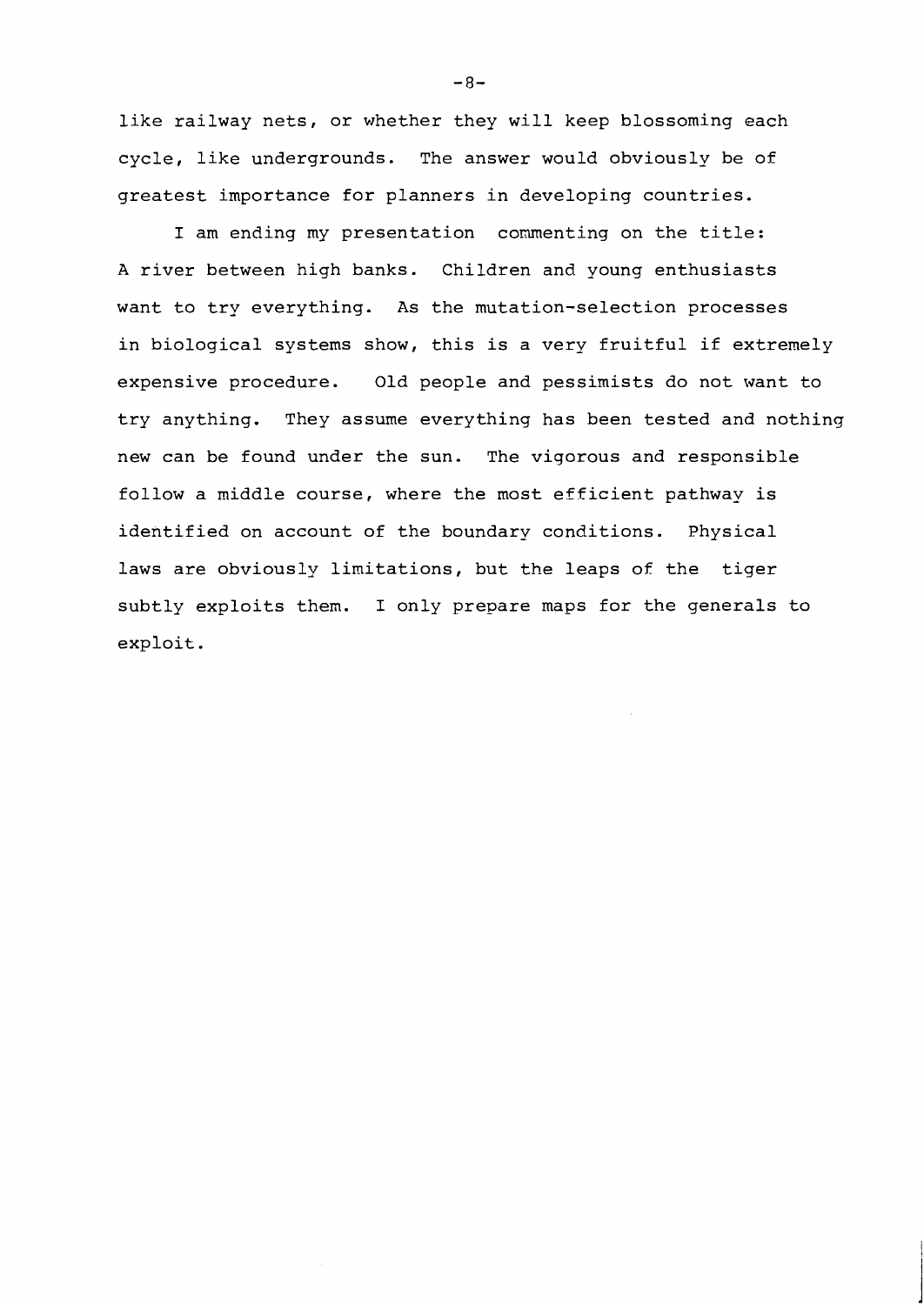#### REFERENCES

- [I] Marchetti, C. Society as a Learning System: Discovery, Invention, and Innovation Cycles Revisited. Technological Forecasting and Social Change 18, 267-282 (1980). Also reprinted as RR-81-29. International Institute for Applied Systems Analysis, Laxenburg, Austria
- [2] Marchetti, C. A Postmortem Technology Assessment of the Spinning Wheel: The Last Thousand Years. Technological Forecasting and Social Change 13,91-93 (1979) . Also published as PP-77-12. International Institute for Applied Systems Analysis.
- [3] White, L. Technology and Religon in the Middle Ages. University of California Press (1978).
- [4] Marchetti, C. The Automobile in a System Context. The Past 80 Years and the Next 20 Years. Technological Forecasting and Social Change 23, 3-23 (1983). Also reprinted as RR-83-18. International Institute for Applied Systems Analysis.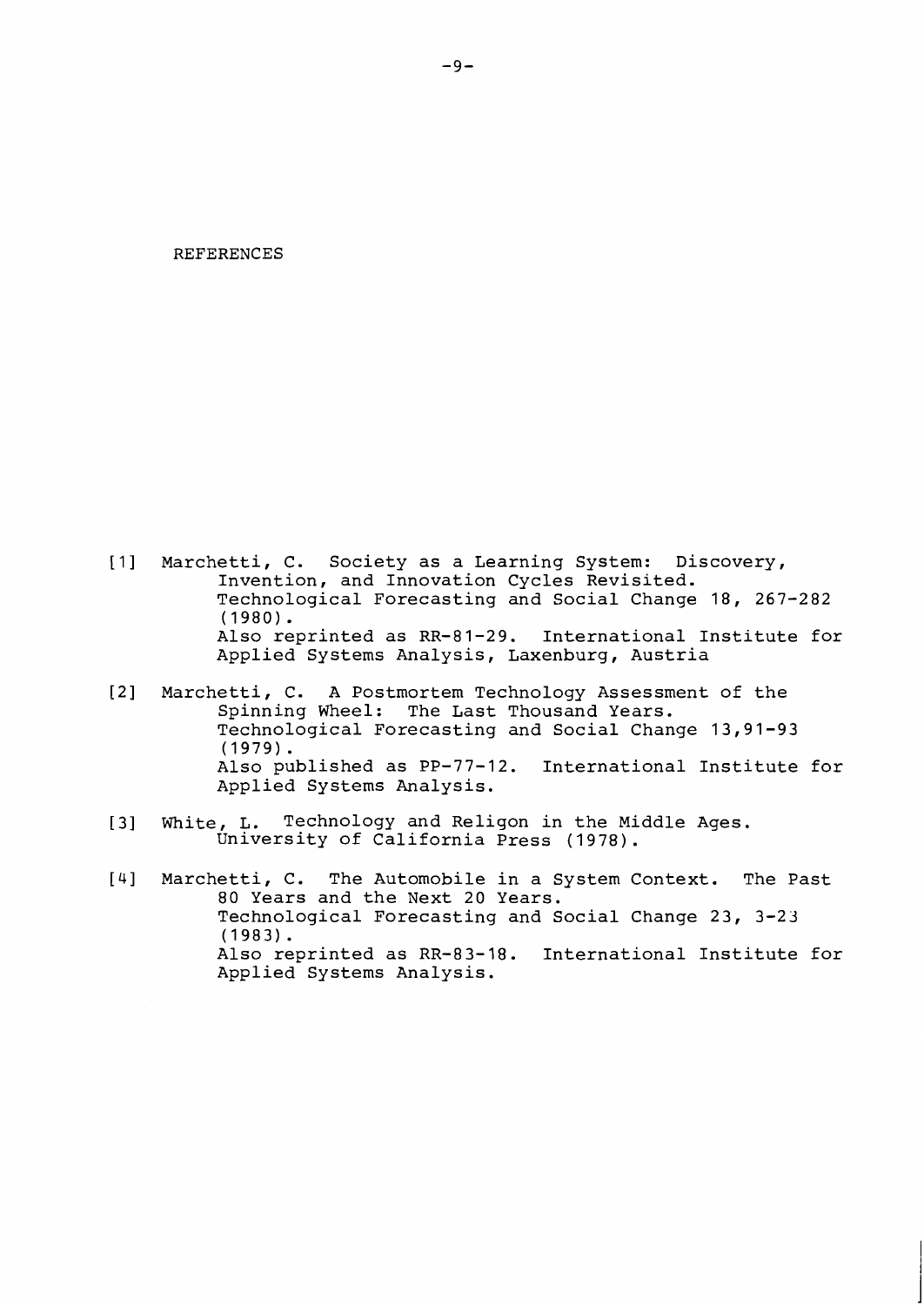

# **INVENTION AND INNOVATION WAVES - THE SECULAR SET**

### Figure 1.

The lines in this figure condense the basic invention and innovation process in the Western world during the last three centuries. They come in waves. The cumulative number of innovations or inventions is expressed in time as the fraction of the total number in the wave. This fraction is F. In the graph  $y = log(F/1-F)$ . The reason for choosing this kind of ordinates is because the logistic  $f$ unctions expressing F are represented by straight lines. Invention lines are marked with odd numbers and innovations lines with even numbers. Up to number 6 they represent actual data. The rest are calculated from the regularities of the succession. Number 7 and 8 represent the invention-innovation process linked to the recession in which we are living now.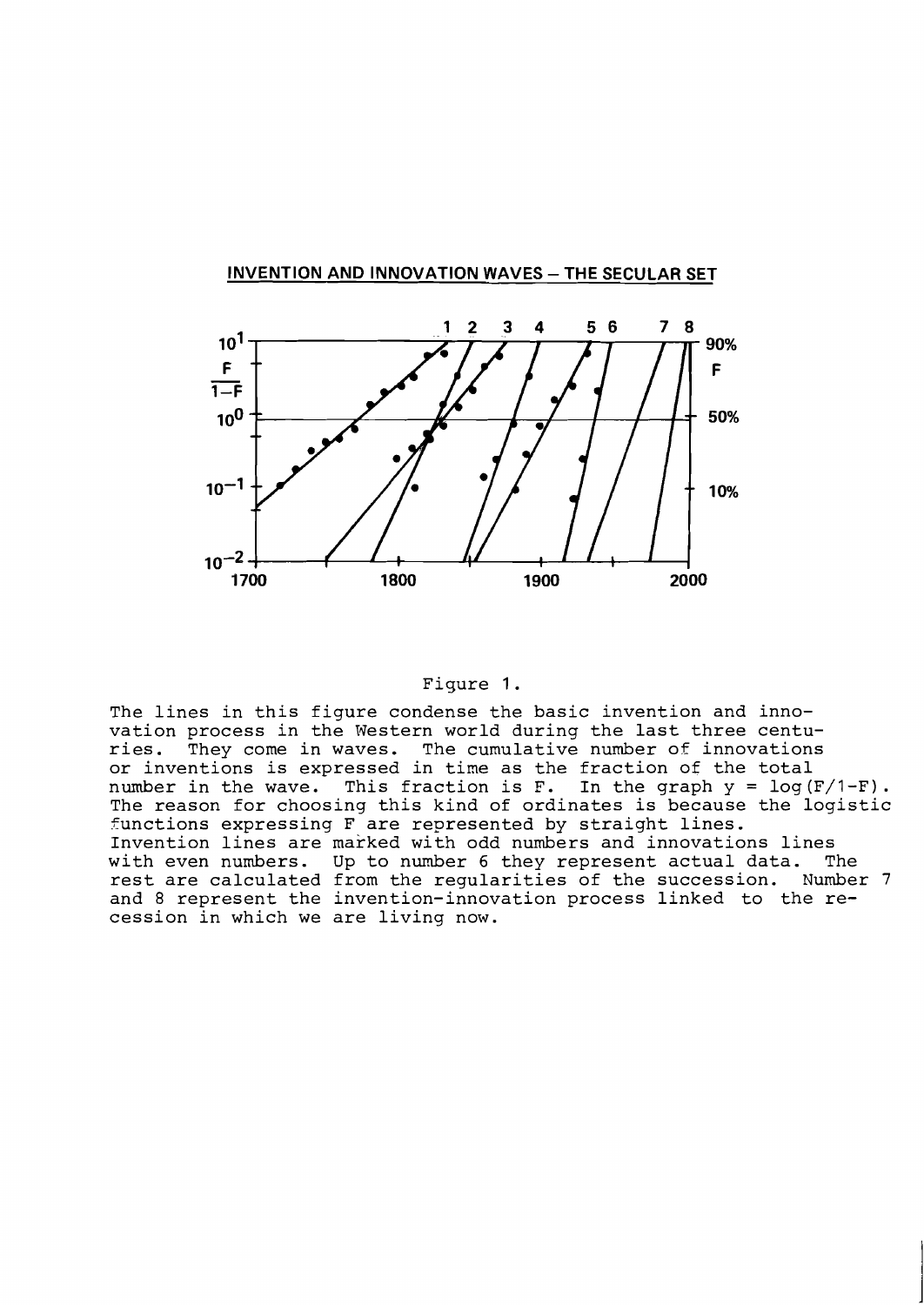



**Car population, i.e. registered cars for Italy are reported here in millions. The points are actual statistical data, and the fitting curve is a logistic. The saturation point, here about 20 millions, can be calculated from the data, without any supplementary knowledge of the system.**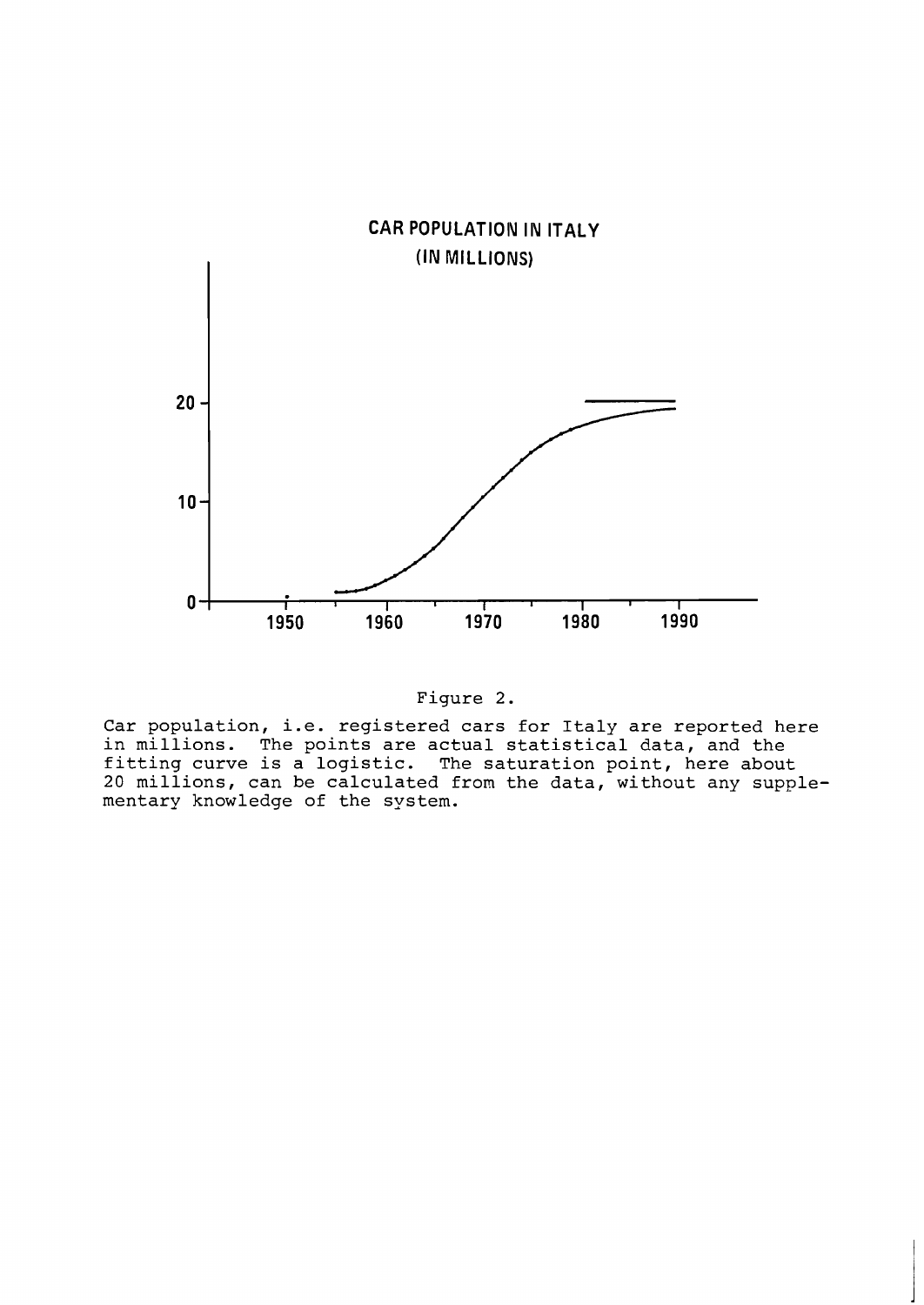

### Figure 3.

Car population in a country can be expressed as a fraction F of the saturation level, calculated as in Fig.2, and presented with the same ordinates as in Fig.1. If penetration is logistic, then it appears as a straight line. The car international symbols indicate the country, the first number next to it the saturation level in millions, the number in brackets the time constant. This constant represents the dynamics of the penetration process and it measures the time to go from 1% to 50% of saturation, or from 10% to 90%. Because of some irregularities at the beginning, the second definition is preferable.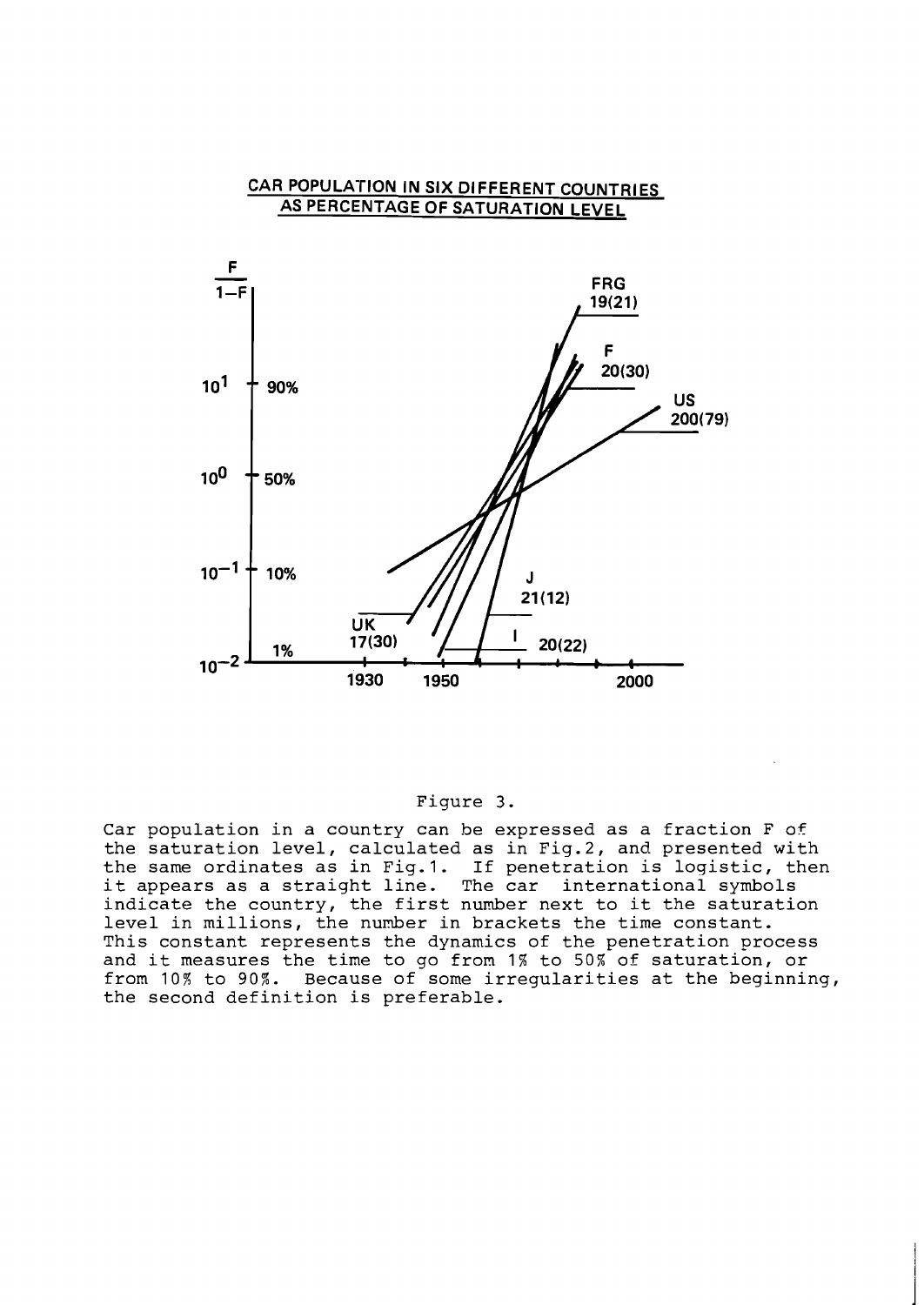

### Figure 4.

As it can be seen from Fig.3, latecomers have steeper penetration, i.e. shorter time constants. The link between the starting date (1% market penetration) for the massive penetration of car and the time constant is reported here. The fact that the relationship leads to absurdly short penetration times in the future probably means that the function is valid only inside one 54-year economic cycle.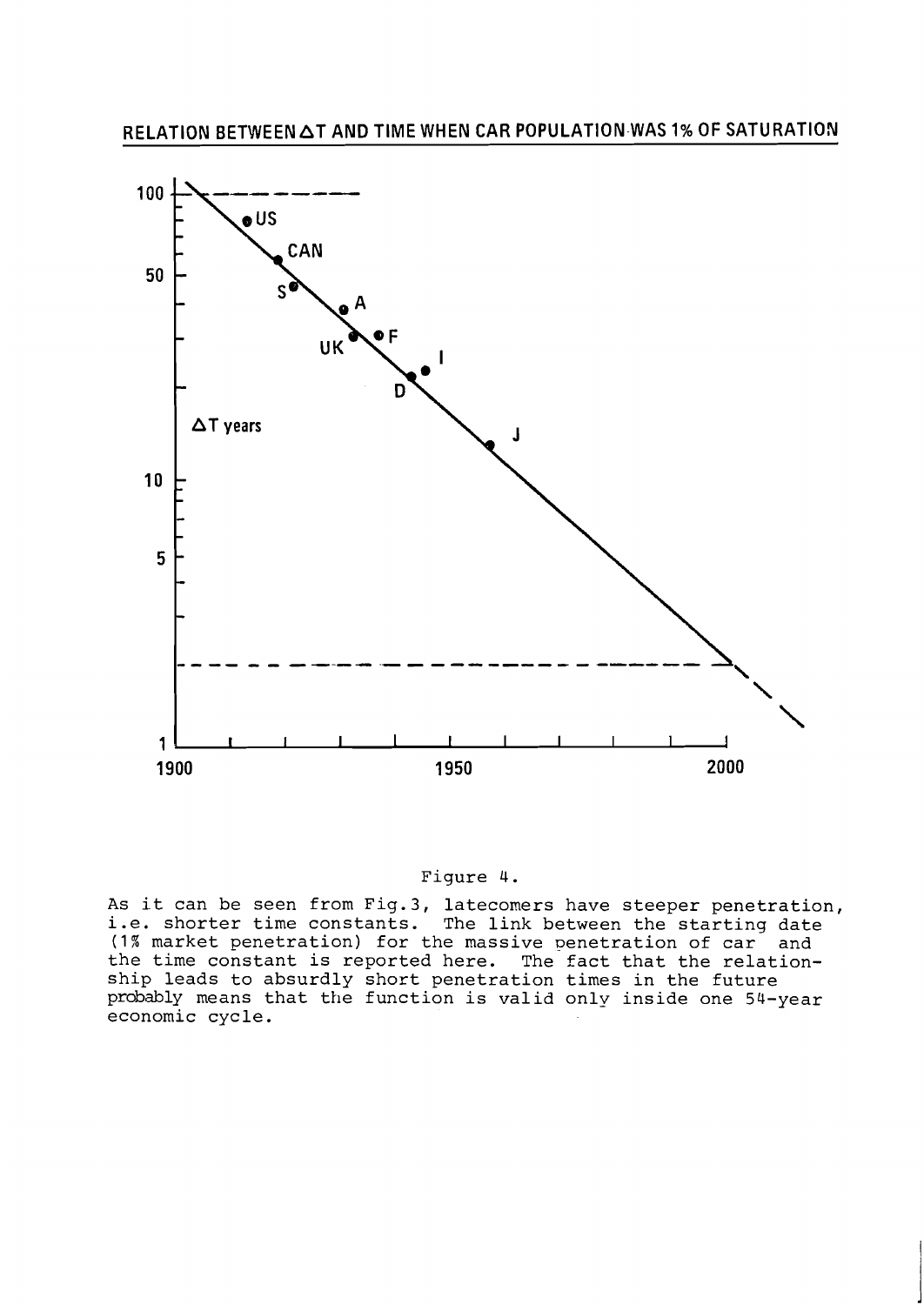



The fraction of world steel output produced by the dominant<br>countries during the last two centuries is reported here. The countries during the last two centuries is reported here. two grey bars represent World War I and World War II. Remarkable is the long-term stability of the substitution. The particular case of the Soviet Union is striking, where the communist revolution brought in a powerful disturbance, which was however reabsorbed in about 50 years. Steel production in Soviet Union after World War **I1** picks up aqain a trend established during Czarist times.

Also remarkable is the fact that Japanese dominance had already set in towards the end of the last century, and it is not a consequence of post-war recovery. The situation for China is confuse and no clear pattern appears yet from the data.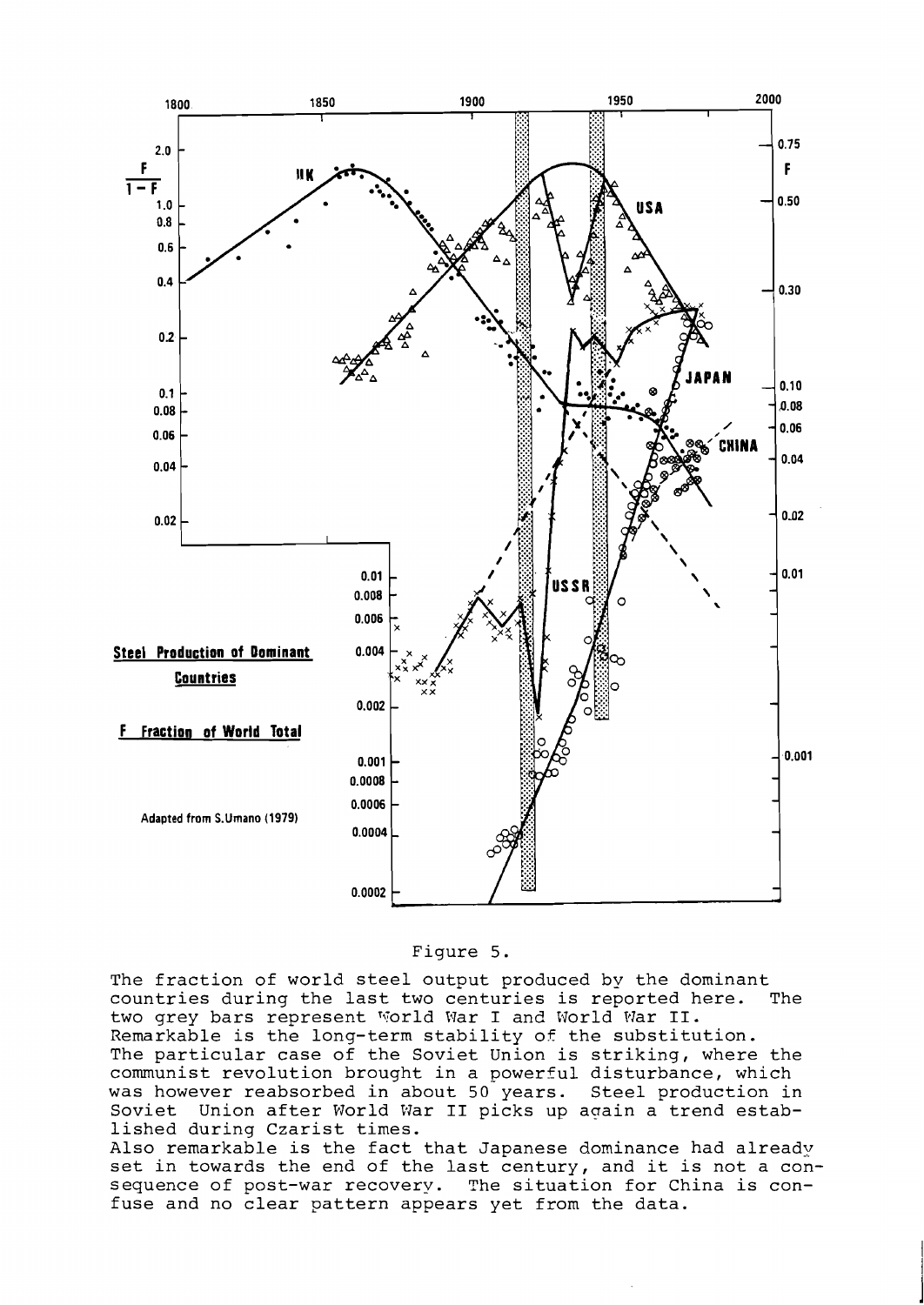

### Figure 5bis.

This graph reproduces in simplified form that of Fig.5, with the addition of France. Here the quantitative characteristics of the substitutions are reported. The time constants are given in years, both for the upward and the downward branches. Also in the case of steel, it is apparent that these time constants become shorter and shorter with time.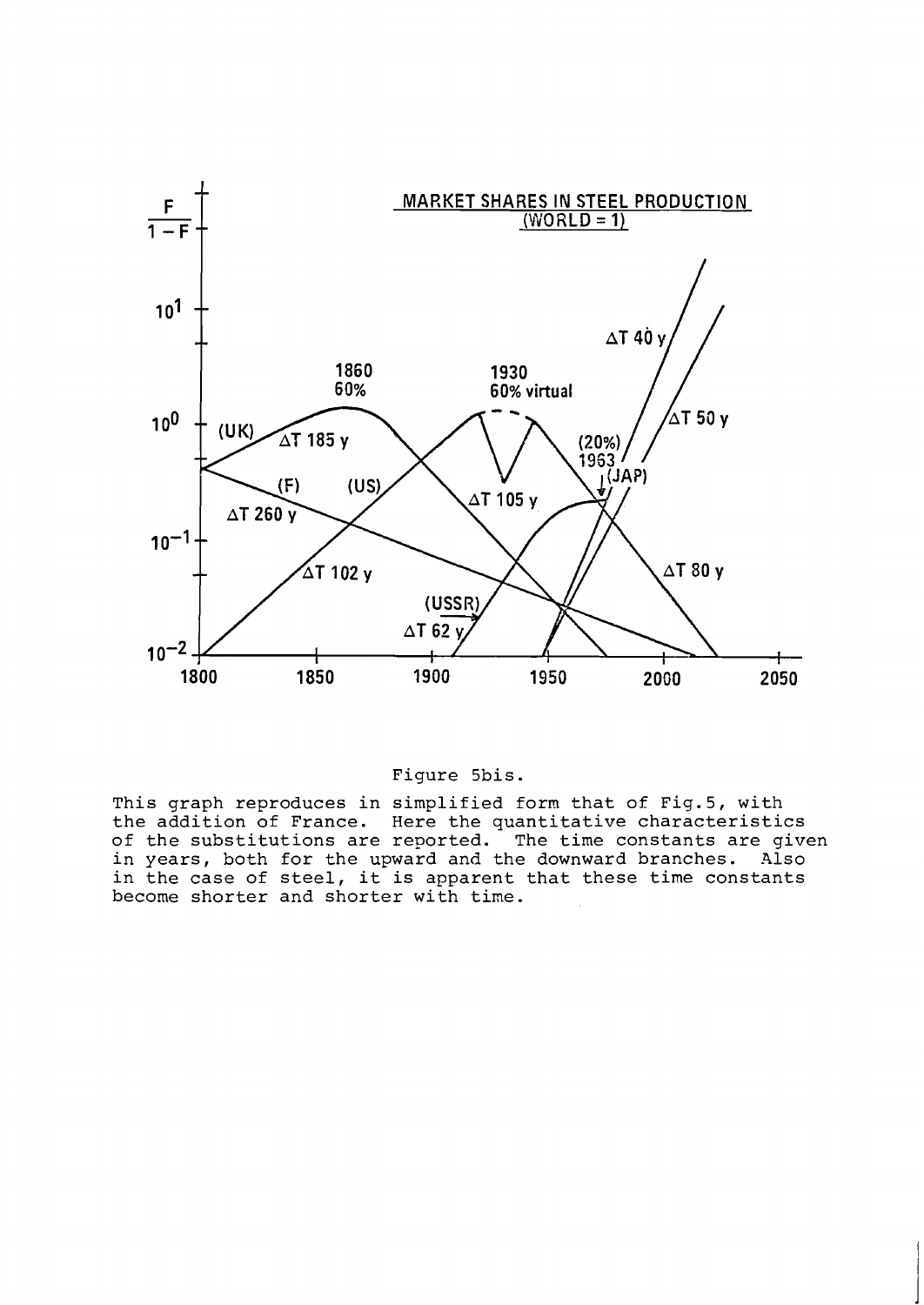

## Figure 6.

This graph organizes phase-in penetration times of steel proluction of Fig.5bis in analogy with penetration times of cars in F The result is similar, although time constants are very different. Incidentally this relationship permits to choose between possible fits of otherwise much scattered data for the Japanese steel industry.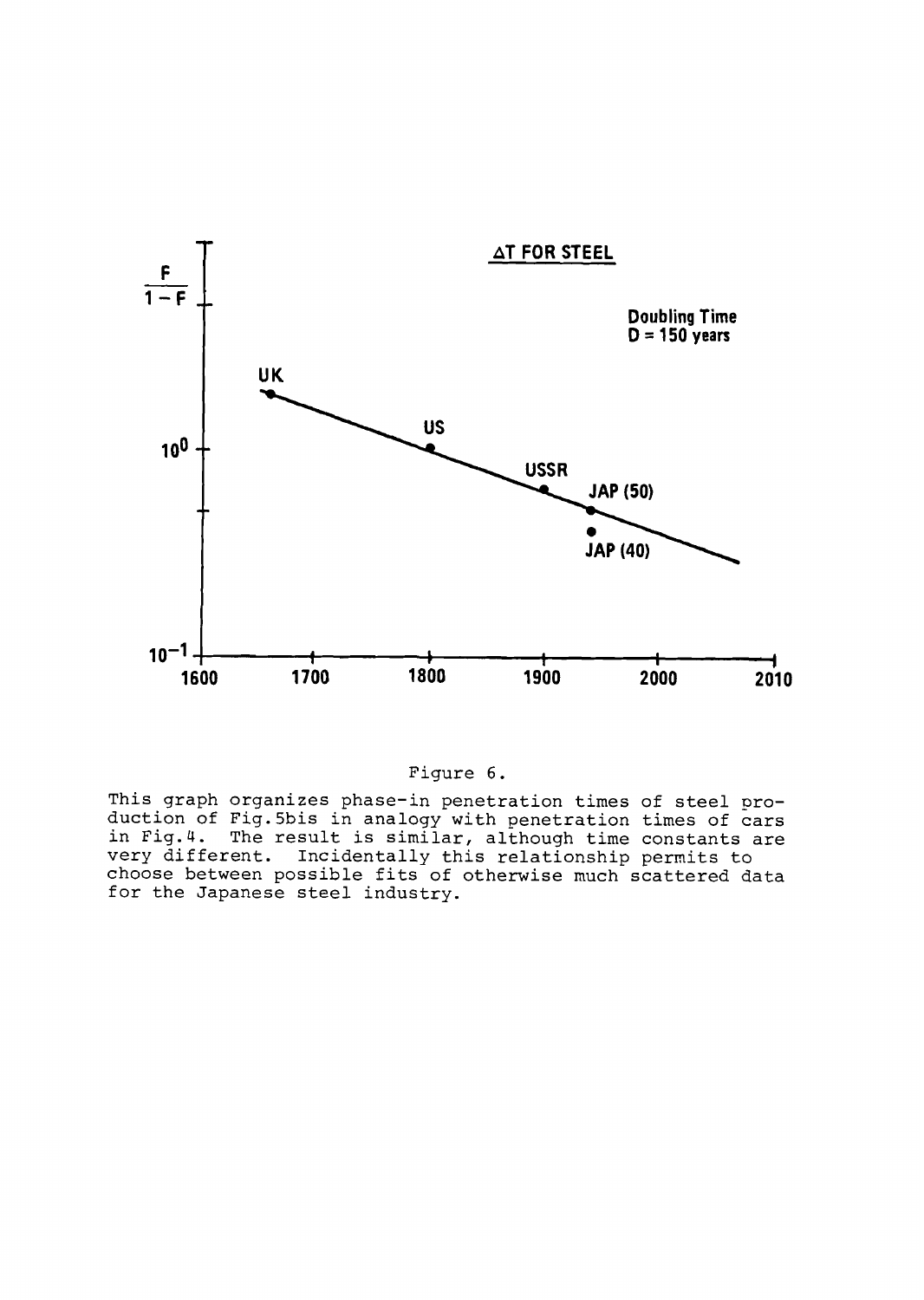



The cumulative number of starting dates for railway nets all over the world are organized in this graph. The coordinates are as in Fig.1. Practically all world railway nets (about 40) were started during this 50 year swing, and none after that. The development of a net after start was usually logistic again, with a time constant of about 50 years.